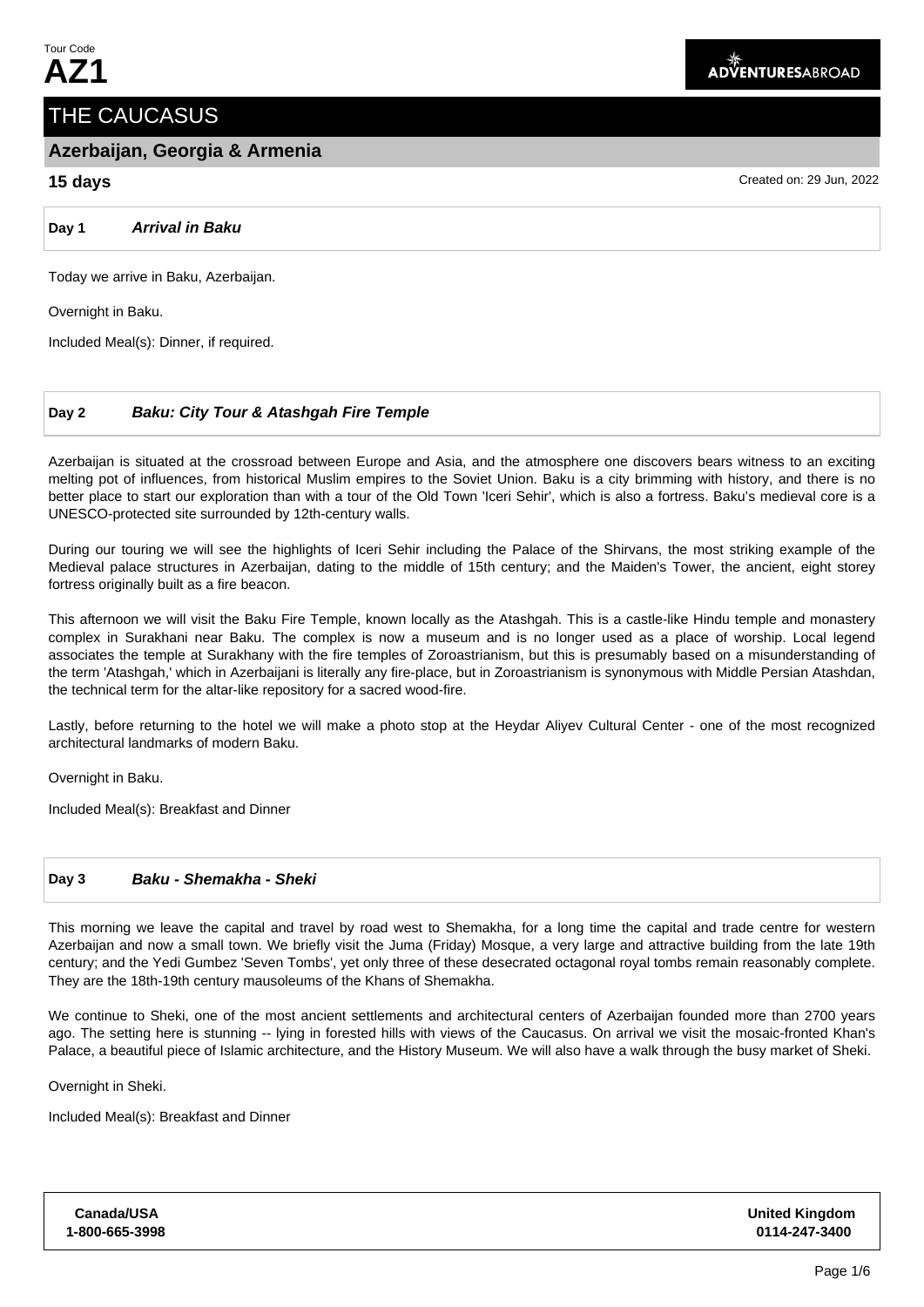## **Day 4 Sheki - Gobustan National Park - Baku**

This morning we travel south to the Gobustan National Park. The UNESCO protected Gobustan Rock Art Cultural Landscape is a national reserve that covers three areas of a plateau of rocky boulders rising out of the semi-desert of central Azerbaijan. Here we find an outstanding collection of rock engravings bearing testimony to 40,000 years of rock art. During our visit we will not only explore the Gobustan Museum and ancient petroglyphs, but we will also see some nearby bubbling mud volcanoes.

After our morning exploration we will head back to Baku and en route we will stop at the Martyrs' Cemetery, located on the higher slopes of the city's west end. This is the best place for viewing the city and the Bay of Baku. You will then have some free time for lunch and exploring on your own. Beyond the Old City there is no better way to get a feel for Baku's relaxed, Mediterranean atmosphere than by strolling along the much-loved Seaside Boulevard – the capital city's promenade.

Overnight in Baku.

Included Meal(s): Breakfast and Dinner

### **Day 5 Baku, Azerbaijan - Tbilisi, Georgia - Telavi**

This morning we transfer to Baku Airport for a short flight to Tbilisi. Welcome to Georgia!

Upon arrival we continue by road to towards Sighnaghi stopping at Bodbe Monastery, which, according to the legend was built on the burial place of Saint Nino. Georgian kings paid much attention to the monastery and it has been repaired and restored many times and now functions as a nunnery and one of the major pilgrimage sites in Georgia. The site is nestled among tall cypress trees on a steep hillside overlooking the Alazani Valley, commanding views of the Greater Caucasus mountains.

After our visit we continue to Telavi. Throughout this region, snowy peaks can just be made out through the haze, and the towering white poplar tree. The emptiness of the road today belies the fact that this is an ancient trade route, a tiny part of the old Silk Road that linked China with Western Europe before an alternative route was discovered by sea.

Overnight in Telavi.

Included Meal(s): Breakfast and Dinner

## **Day 6 Telavi Touring - Tbilisi**

This morning in the Telavi area, we visit some of the highlights of Georgian architectural monuments.\*

At the beginning of the 11th century, when Georgia was entering its cultural and political golden age, King Kvirike of Kakheti had the majestic Alaverdi Cathedral built. At 50m tall, this remained the tallest church in Georgia for nearly a millennium. Inside, the church has a beautiful spacious harmony, with light entering from 25 high slit windows. As you enter the cathedral itself, note the 16th-century St-George-and-dragon fresco over the entrance to the west door. Opposite it inside, the Virgin and Child high in the apse dates from the 11th century. The rest of the frescoes are faded to the point that it's hard to discern them for the most part, but they exude a strong and moving piety, only augmented by the frequent chanting and prayer of the resident monks.

Ikalto Academy, beautifully situated in a cypress grove, was one of two famous medieval Georgian Neoplatonist academies. Shota Rustaveli, the national poet, is thought to have studied here. The main Transfiguration Church was built in the 8th and 9th centuries. The roofless building along the south side of the compound was the Academy; an 8th-century stone wine press survives to its left (Georgian monasteries have always been enthusiastic winemakers).

The balance of today's journey takes us through Kakheti Province, Georgia's famous wine district, a landscape dotted with fine old churches and vineyard after vineyard. Later in the day we arrive in Tbilisi.

\* Past versions of this itinerary took us to the Davit Gareja Monastery; however, in 2022, possibly due to the pandemic and tighter

| Canada/USA     | <b>United Kingdom</b> |
|----------------|-----------------------|
| 1-800-665-3998 | 0114-247-3400         |
|                |                       |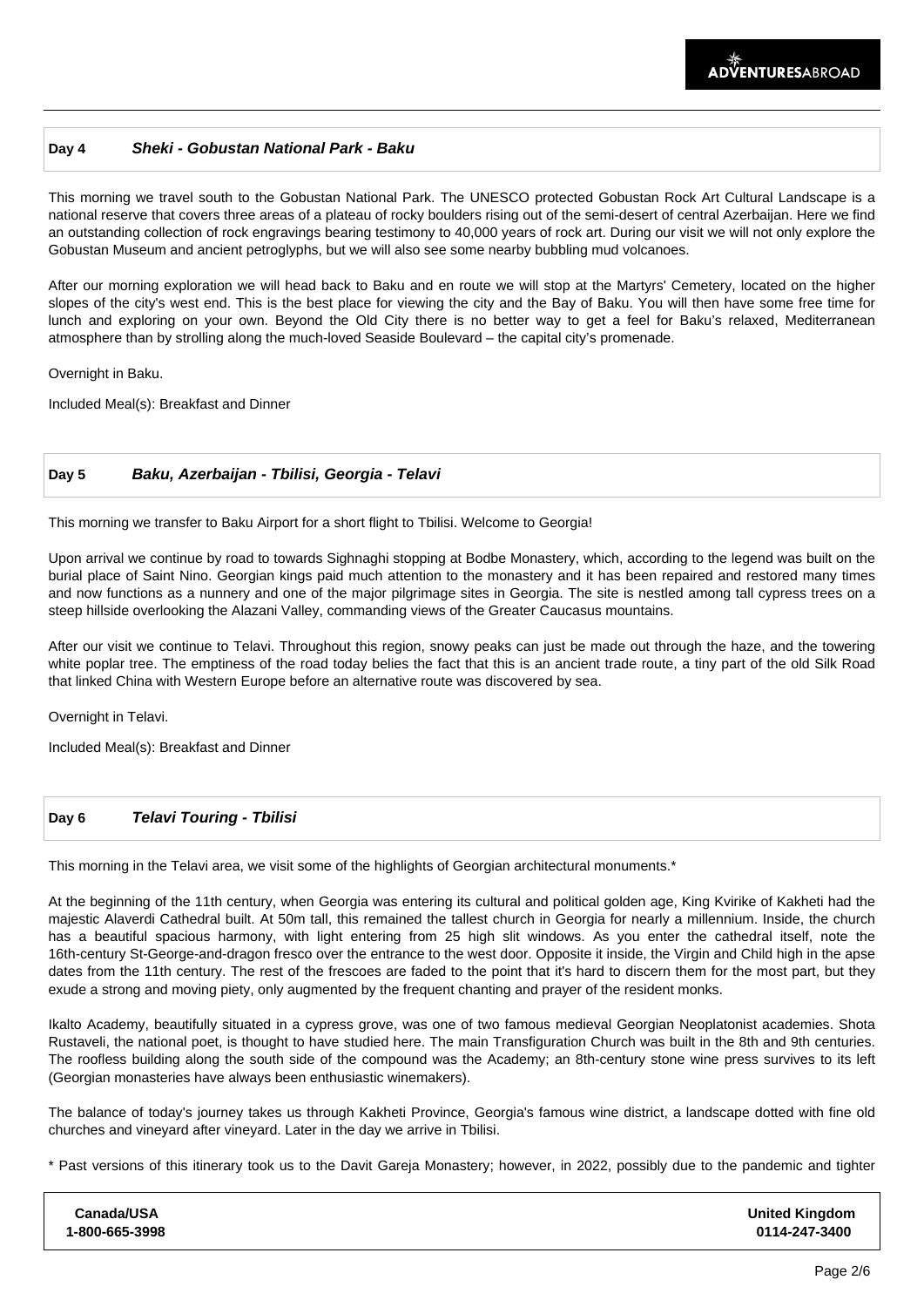border controls, the most interesting part of the site has been closed as it straddles the border of Georgia and Azerbaijan. Given that it is an additional four hours of road travel with little payoff, we have removed that element from our itinerary indefinitely.

Overnight in Tbilisi.

Included Meal(s): Breakfast and Dinner

#### **Day 7 Tbilisi: City Tour**

Tbilisi, capital of Georgia from the 5th century AD, has a long and fascinating history. Founded in the 4th century by King Vakhtang Gorgasali on the site of its warm mineral-water springs, it developed into the main city of the Caucasus. By the 12th century Tbilisi was one of the more important political, economic and cultural centres of the region, a key stop on the famous Silk Road on the border between Europe and Asia.

Tbilisi's Old Town, the most ancient part of the city, is renowned for its wonderful mix of cultures. The mosque, the synagogue, the Armenian and Roman Catholic churches mingle harmoniously with the splendid Georgian churches and architecture. The balmy sulfur baths have hosted poets, writers, musicians, and kings down through the centuries. The multi-ethnic markets with large variety of produce and languages, give the city an Eastern, cosmopolitan feel.

We will explore much of the old town by foot, starting at the Metekhi Church (12th C), Abanotubani, the area famous for the sulphur baths with Asian style buildings and 19th C Georgian houses. We visit the National Museum (which has a very interesting exhibit about the Soviet Occupation) and walk Rustaveli Avenue, the most beautiful street of Tbilisi.

Balance of the day for independent exploration.

Overnight in Tbilisi.

Included Meal(s): Breakfast and Dinner

#### **Day 8 Tbilisi - Mtskheta - Kazbegi (Stepantsminda)**

This morning we leave the capital and depart for Mtskheta, an ancient town of extraordinary importance to the Georgian nation, located about 20km out of Tbilisi. It was the capital of the eastern Georgian kingdom of Iberia (not to be confused with the European peninsula) from the 3rd century BC to the 5th century AD. Mtskheta was the site of Georgia's adoption of Christianity in 334 and remains the headquarters of the Georgian Orthodox Church. We visit the Svetitskhoveli Cathedral (11th c.) and Jvari Monastery (6th c.); both are among the finest architectural monuments in Georgia.

We continue along the Georgian Military Highway, a historical road leading north from Tbilisi into Russia. It passes the spectacular Ananuri Fortress (we'll make a stop here), and then climbs the sides of the dramatic Aragvi River Valley, over the Jvari Pass (2395m / 7,857 ft) and down into Kazbegi (officially Stepantsminda; 1700m / 5577 ft). Surrounded by gigantic mountains, Kazbegi is a picturesque settlement overlooked by the biggest of them all -- Mount Kazbek (5047m / 16,558 ft) -- one of the six 5000+ metre peaks of the Caucasus.

Time permitting upon arrival, we'll begin our area sightseeing. The town and rugged surrounds provide some of the most picturesque scenes in Georgia.

Overnight in Kazbegi.

Included Meal(s): Breakfast and Dinner

**Day 9 Kazbegi Area**

**Canada/USA 1-800-665-3998** **United Kingdom 0114-247-3400**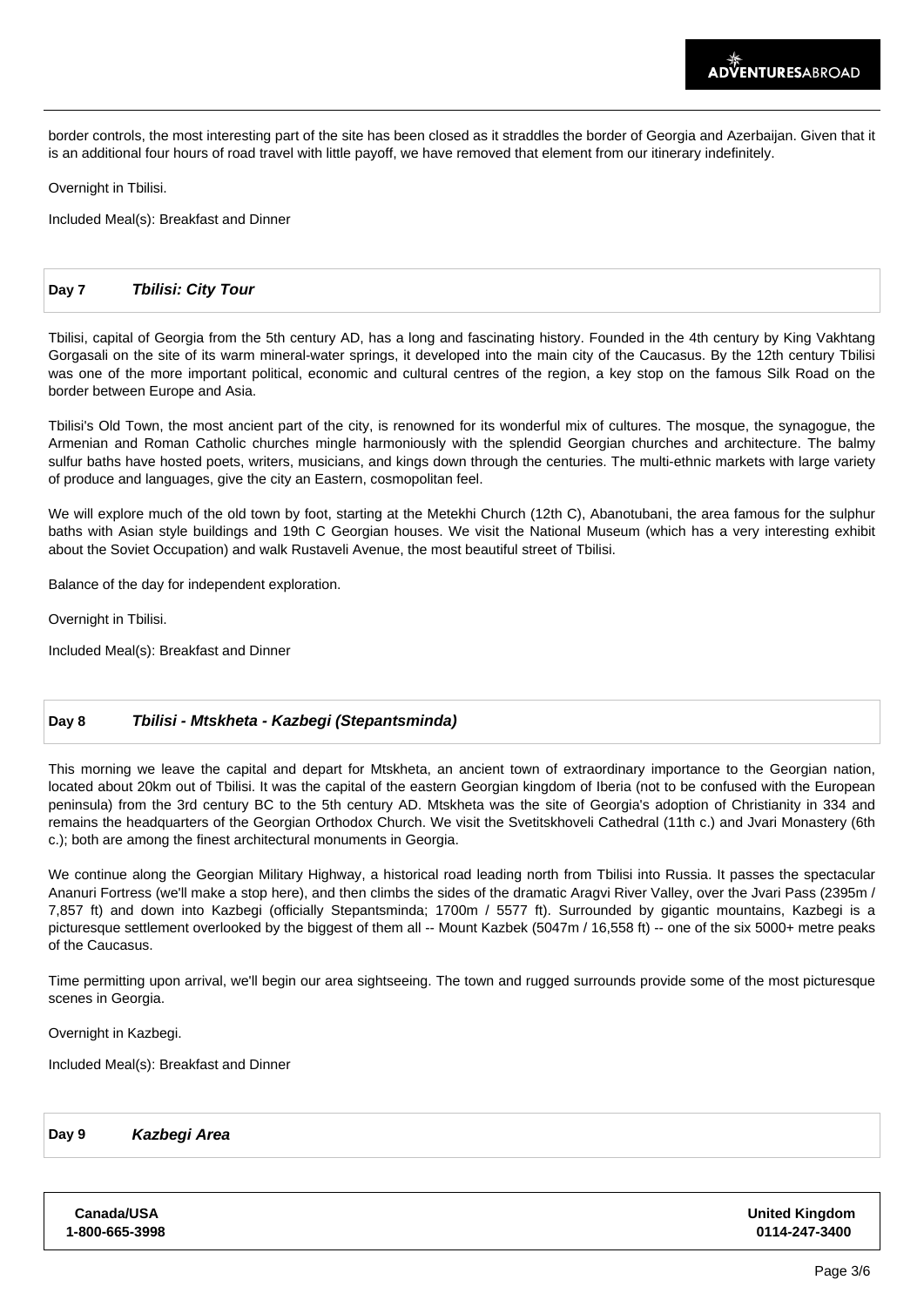Today will be spent exploring the Kazbegi. We can walk up (or drive) to Gergeti Trinity Church (snow level permitting) and enjoy the spectacular views of Mt. Kazbek (5047m/16,558 ft). This is a popular area for walking and trekking, and our time here is somewhat freeform allowing for some easy walking in the beautiful surrounds and the tiny, charming village.

Overnight in Kazbegi.

Included Meal(s): Breakfast and Dinner

## **Day 10 Kazbegi - Uplistsikhe - Akhaltsikhe**

Today we continue down the Georgian Military Highway and turn east to Gori, the birthplace of Joseph Stalin. We'll visit the Stalin Museum here before travelling the 8 km to Uplistsikhe, ('the Lord's Citadel'), a cave town hewn into rock. The citadel dates back to the 7th century BC, and had served as a strategic point on the ancient Silk Road from ancient times until the 15th century AD. As part of our visit, we'll see the large central hall for pagan rituals, living rooms, and a 9th century church.

We continue to Akhaltsikhe, a small city of about 50,000 and the capital of Samtskhe-Javakheti. The city has been around for at least 800 years, and was a regional administrative center for the Ottomans from the sixteenth century up to the Russo-Turkish War. Until the twentieth century Akhaltsikhe was majority Armenian, but today, unlike most of the province, it is majority Georgian.

Arrive in Akhaltsikhe.

Included Meal(s): Breakfast and Dinner

## **Day 11 Akhaltsikhe - Vardzia, Georgia - Gyumri, Armenia**

Today we travel to Armenia, stopping at first at Vardzia in the Meskheti province of southern Georgia. Here we see a thirteen story cave town built between 1186-9 by Georgia's famous Queen Tamara. It stands as a unique example of the Georgian 'renaissance' construction in an area of many medieval sites.

We then drive south of Ninotsminda to the border with Armenia at Bavra. We break up our journey to Yerevan with an overnight stop in Gyumri, a city of stately Russian architecture, cobbled streets, and a bustling market. Depending on our timing today, we may do some Gyumri sightseeing today and / or possibly tomorrow before departing for Yerevan.

Overnight in Gyumri.

Included Meal(s): Breakfast and Dinner

## **Day 12 Gyumri - Garni Temple & Geghard Monastery Complex - Yerevan**

Today we head for Yerevan, stopping at two places where local people expressed their beliefs: the Hellenistic Mithras Temple of Garni, dating back to the first century, and the Geghard Monastery in the gorge of the River Asat. Garni Temple was destroyed by an earthquake in 1679 and reconstructed in the 1970s. The temple is erected on a basalt base, on top of the gorge of the river Asat, surrounded by the ruins of the Garni Citadel, which also served as the summer residence of the Armenian kings in the third and fourth century.

The monastery at Geghard is a unique architectural construction, partially carved out of the adjacent mountain, surrounded by cliffs. While the main chapel was built in 1215, the complex was founded in the 4th century.

Today we'll also visit a brandy factory for a tour and tasting and include a typical lunch at a private home.

We then continue to Yerevan, the present-day capital of a nation that was the first in the world to adopt Christianity as a state religion (AD 301). The Yerevan of today is a city of Christian cathedrals, theatres and museums, universities and academies, parks, squares

| Canada/USA     | <b>United Kingdom</b> |
|----------------|-----------------------|
| 1-800-665-3998 | 0114-247-3400         |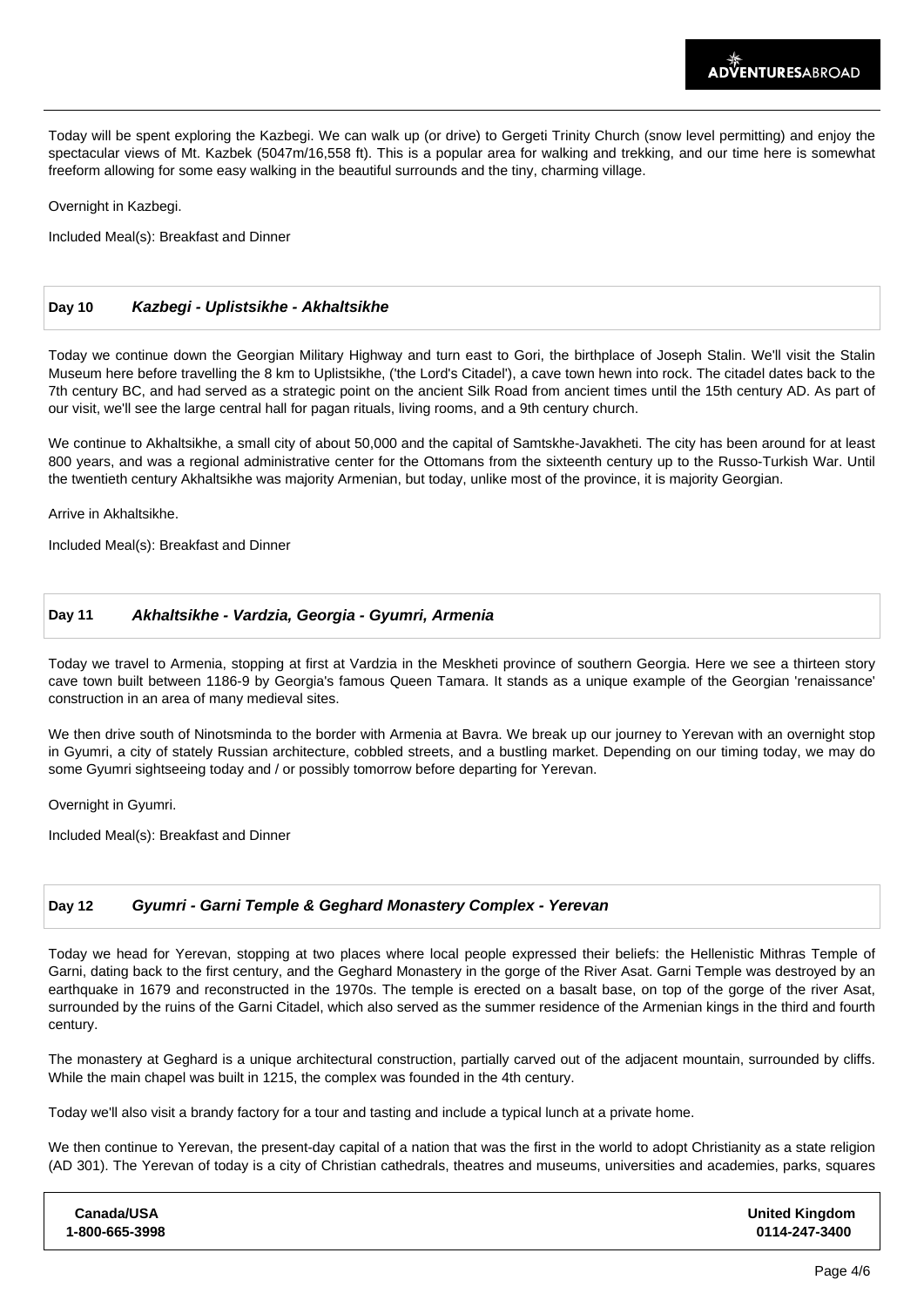and industrial sites and, finally, an art-loving and sophisticated people.

Due to the size of our lunch today, we do not include dinner.

Overnight in Yerevan.

Included Meal(s): Breakfast and Lunch

### **Day 13 Yerevan: City Tour**

Today we tour Yerevan, including a visit to the Matenadaran's Manuscript Collection, of prime importance for the study of the history and culture of Armenia, as well as Transcaucasia, Asia Minor and many Middle Eastern countries. Works by some philosophers of antiquity survived only in their Armenian translation. These include Eusebius of Gaesaria's "Chronicle", the ancient Greek philosopher Xenon's treatise "On Nature," and many others. The archives preserve over 100,000 documents of the fourteenth to nineteenth centuries: various deeds, decrees, treaties and letters, which contain vast material on the political and socio-economic history of Armenia and neighbouring countries.

We also visit the National History Museum on Republic Square. The square was built in the 1940s in a traditional Armenian architectural style. The arches of the buildings lining the square and the motifs of the bas-reliefs are unique in their conception and resemble the structural shapes of the Armenian architectural and spiritual monuments of the 10th-13th centuries. In Yerevan, most buildings comprise a pink shade of "tuff" stone quarried locally. This is the most prominent feature of Yerevan's otherwise utilitarian Soviet architecture and is unique to Armenia. While in Yerevan we will also visit the Echmiadzin Cathedral (AD 301) located outside the city. This is the centre of the Armenian Church and their most important Orthodox cathedral.

You'll have a some free time this afternoon for independent exploraiton.

Overnight in Yerevan.

Included Meal(s): Breakfast and Dinner

## **Day 14 Exploring South of Yerevan & Leisure Time in Yerevan**

This morning we visit Khor Virap Monastery (AD 4-17 c). Khor Virap has a very long and rich history, both secular and religious. It is situated in the Ararat Valley against the Biblical Mt Ararat (where Noah's Ark cast anchor) on the left bank of the River Araks on one of the high hills. From ancient times Khor Virap was highly esteemed for its geographical and territorial advantages. Weather permitting we will have spectacular views of Mt Ararat from the Yerevan-Artashat motorway.

While in Yerevan we'll also visit the Genocide Memorial and Museum at Tsitsernakaberd ("Swallow Castle"). The memorial sits on the site of an Iron Age fortress, all above-ground traces of which seem to have disappeared. The museum's testimony to the 1915 destruction of the Armenian communities of Eastern Anatolia is moving, and the monument itself is austere but powerful. The spire symbolizes the Eastern and Western branches of the Armenian people. From here the view over the Ararat Valley is striking.

We return to Yerevan where you have some much-deserved leisure time before tonight's dinner at a typical Armenian restaurant, possibly with live Armenian music.

Overnight in Yerevan.

Included Meal(s): Breakfast and Dinner

#### **Day 15 Departure**

Departure from Yerevan.

**Canada/USA 1-800-665-3998** **United Kingdom 0114-247-3400**